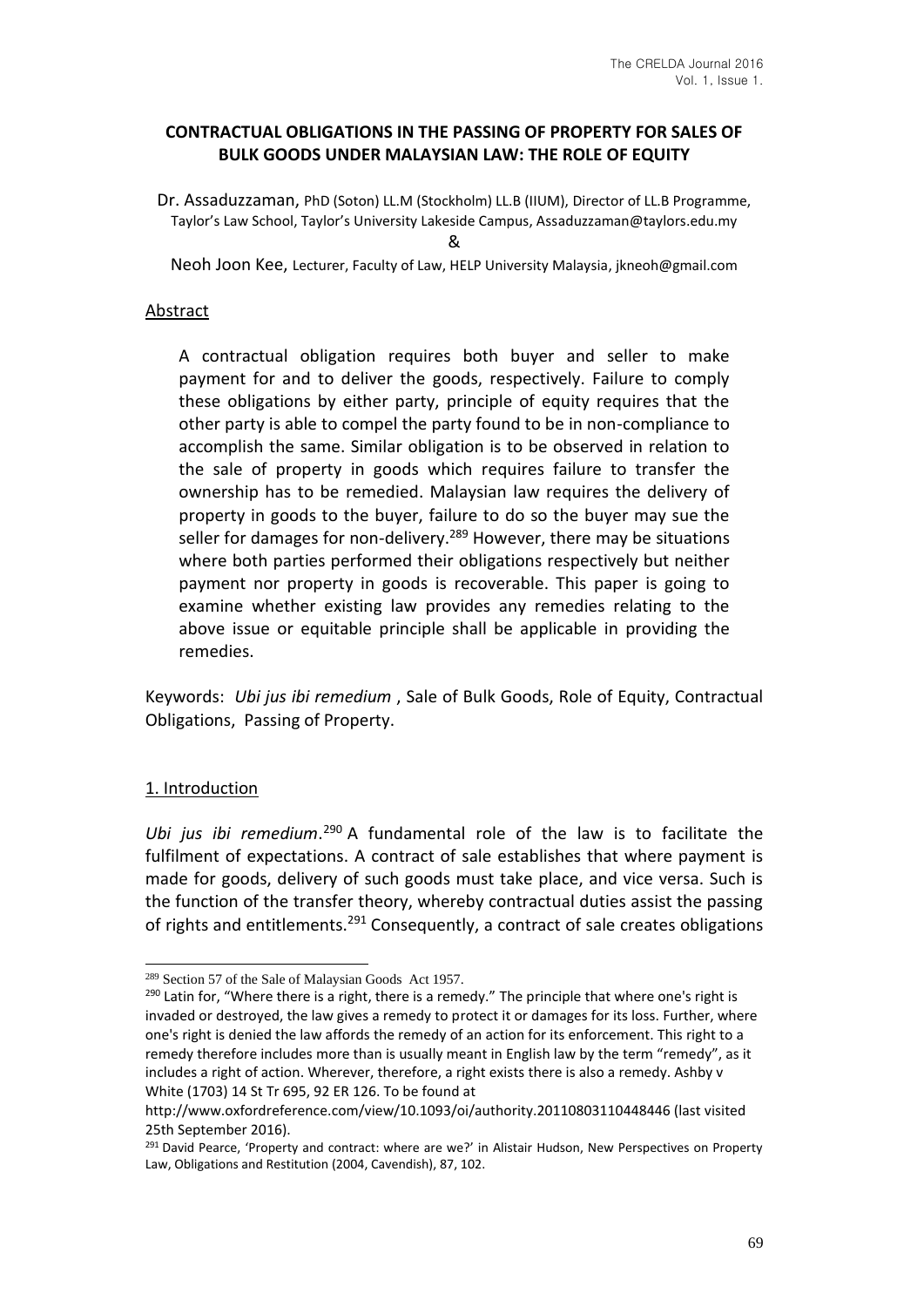upon both buyer and seller to make payment for and to deliver the goods, respectively. Should one party be unable to meet these obligations, fairness requires that the other party is able to compel the first to accomplish the same, be it through personal actions or proprietary compensation.

Similarly, a property owner's actions in voluntarily setting aside property to be sold and receiving consideration for the same creates the expectation that ownership in such property will pass. In other words, where the obligations under a contract of sale have been performed by payment and delivery, property in the goods ought to transfer from seller to buyer. This is the effect of the labour theory of property, whereby the extent of the property's appropriation is determined by the extent its owner allows labour to be mixed with it.  $292$  It follows once again that failure to recognize the appropriate movement of ownership ought to be remedied in order to properly fulfill the expectations of the parties.

The real world, however, is messier than theory. What if both payment and delivery have been completed, but neither payment nor goods are recoverable through no fault of either party? Does the law provide a remedy for this? Or is there the need for equity to see as done what ought to be done?

### 2. The issue at hand

The scenario where the parties could be left high and dry despite doing everything contractually required of them is, unfortunately, a reality in the sale of bulk goods under Malaysian law. As commodities such as palm oil, grains and sugar are often transported *en masse* by a single carrier between multiple sellers and buyers, such bulk goods have yet to be sufficiently ascertained or identified to each individual contract of sale. $293$  Consequently, no property in such goods can pass,<sup>294</sup> and no specific performance is available for such goods until and unless they are physically set aside.<sup>295</sup>

As such ascertainment may only take place upon unloading and/or distribution, weeks or even months elapse before a pre-paying buyer finally becomes the owner of goods which have already been delivered.<sup>296</sup> Throughout this time, the buyer effectively bears the unusual risk of losing both the purchase price and the goods due to the lack of a legal proprietary interest in either.<sup>297</sup> For example,

<sup>&</sup>lt;sup>292</sup> John Locke, The Second Treatise of Civil Government and a Letter Concerning Toleration (1946, OUP), para 27, in James Penner, The Idea of Property in Law (2000, OUP), 189.

<sup>293</sup> Pemunya Kargo atas Kapal 'Istana VI' v Pemilik Kapal atau Vesel 'Filma Satu' dari Pelabuhan Jakarta Indonesia and other actions [2011] 7 MLJ 145, at para. 41. For English authorities on this point, see e.g. Philip Head & Son Ltd v Showfronts Ltd [1970] 1 Lloyd's Rep 140; Re Goldcorp Exchange Ltd [1995] 1 AC 74.

<sup>&</sup>lt;sup>294</sup> Section 18, Sale of Goods Act 1957. <sup>295</sup> Section 58, Sale of Goods Act 1957.

<sup>&</sup>lt;sup>296</sup> The seller fulfills his obligation of delivery once the goods have been loaded aboard a carrier: Section 23(2), Sale of Goods Act 1957.

<sup>&</sup>lt;sup>297</sup> This is unusual because risk normally passes with ownership: Section 26, Sale of Goods Act 1957.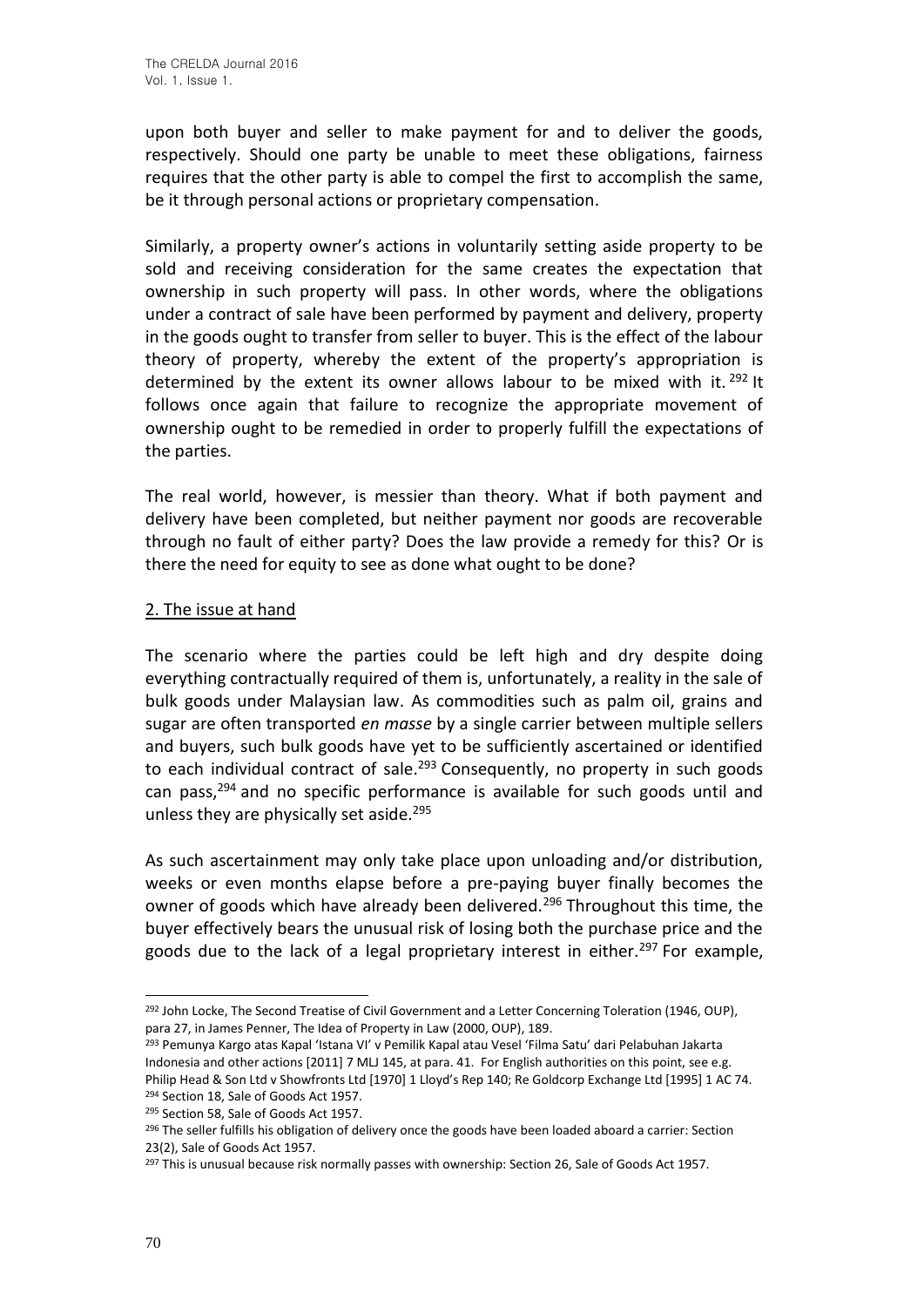where a seller goes bankrupt while the bulk goods are in transit, a pre-paying buyer is merely an unsecured creditor who is at most entitled to a meager dividend once the distribution of property is completed.<sup>298</sup> This is not what the parties expect, and this is not what the law ought to condone, let alone prescribe.

Such unfairness has dire ramifications for the commercial well-being of the country. As things stand, Malaysia commands of more than US\$228 billion worth of merchandized goods exports as of 2013, amounting to more than 73% of its gross domestic product in the same year.<sup>299</sup> Any loss of confidence in Malaysia's ability to safeguard these transactions would easily result in a significant loss of income for the nation. It would also jeopardize the country's position as the  $25<sup>th</sup>$ largest trading nation in terms of registered fleets, with the 5<sup>th</sup> largest container port throughput in the world.<sup>300</sup>

Consequently, it is vital that Malaysian laws facilitate the expectations of commercial players instead of hinder them. In order to suggest a way forward, the shortcomings of existing Malaysian sale of goods legislation must first be explored in greater detail. Next, the experiences of English jurisprudence, which is generally binding on Malaysian commercial matters, $301$  in developing equitable principles to overcome these inadequacies will be analyzed to suggest a solution for Malaysia. Finally, the willingness of Malaysian courts to exercise discretion in implementing equitable solutions will be discussed to determine the utility of equity in fulfilling the expectations of bulk traders.

# 3. The gap between theory and reality in existing Malaysian sale of goods legislation

As mentioned in the opening remarks, the performance of contractual obligations under the contract of sale  $-$  i.e. payment and delivery  $-$  ought to be sufficient to transfer ownership of the goods from seller to buyer. The necessary mixing of labour happens when the seller accepts payment for the goods and loads a bulk of goods onto the carrier for delivery, thereby placing the goods beyond his control. By appropriating the bulk goods to the contract(s) of sale, the seller may no longer exercise ownership rights over the same by exchanging them with similar goods from his general stock.<sup>302</sup>

At the same time, however, the fact that goods are only segregated in bulk means that insufficient labour has been mixed with the bulk to fully transfer property in the goods to the buyer(s). Such physical separation or ascertainment

<sup>298</sup> M G Bridge, The International Sale of Goods (3rd edn, 2013, OUP), 7.03.

<sup>299</sup> <http://stat.wto.org/CountryProfile/WSDBCountryPFView.aspx?Country=MY&Language=F> accessed 9 August 2015.

<sup>300</sup> UNCTAD Review of Maritime Transport 2014, 44, 64

<sup>&</sup>lt;http://unctad.org/en/PublicationsLibrary/rmt2014\_en.pdf> accessed 23 June 2015.

<sup>301</sup> See Sections 3 and 5 of the Civil Law Act 1957.

<sup>302</sup> Carlos Federspiel & Co SA v Charles Twigg & Co Ltd [1957] 1 Lloyd's Rep 240, 255 (per Pearson J).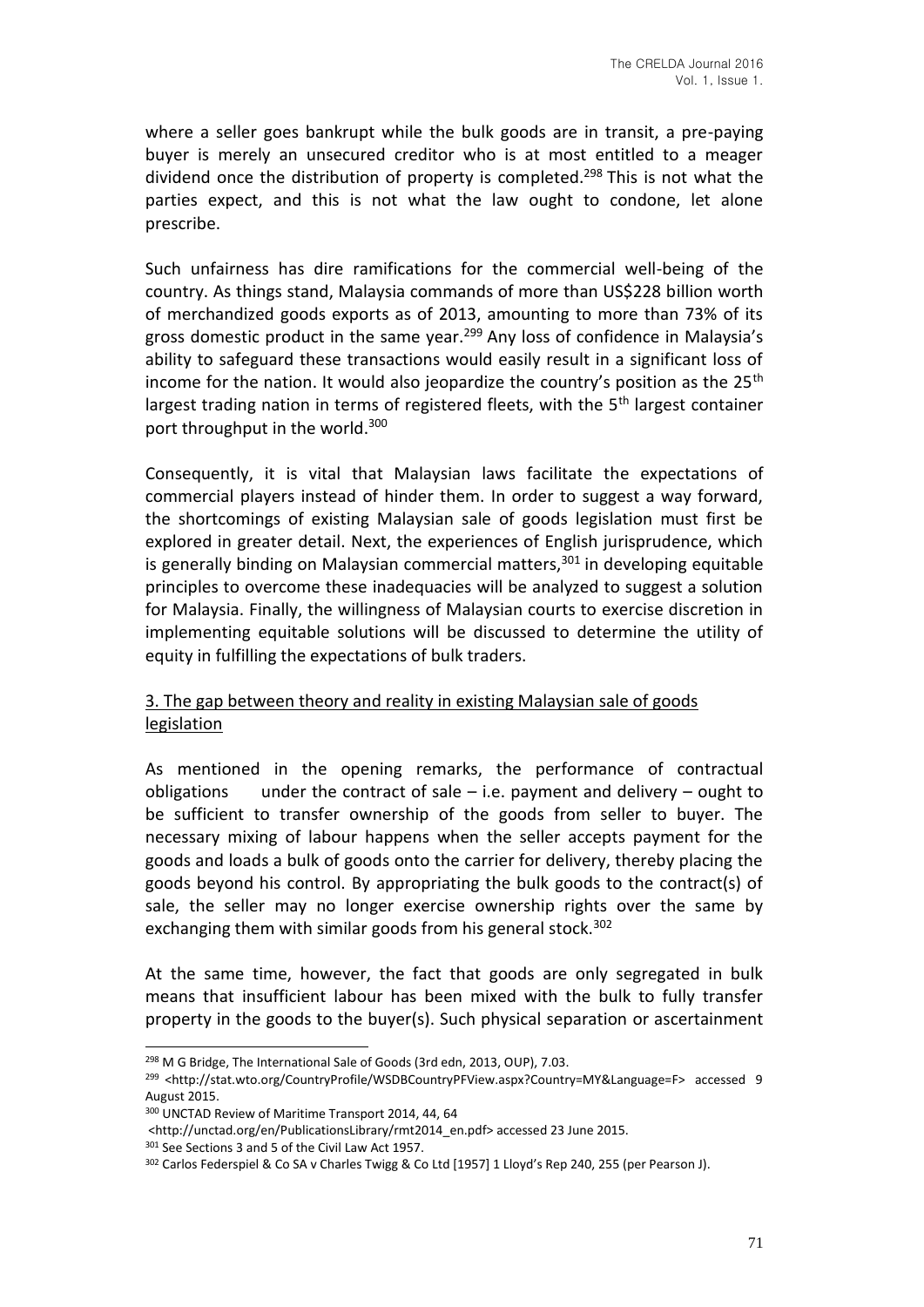is necessary to clearly identify which goods are to be owned by the buyer.<sup>303</sup> Consequently, exclusive ownership of goods in bulk sales only transfers to the buyer upon unloading and distribution, and not upon delivery to the carrier where the bulk goods are at best intermediately ascertained.

Summarily, even though the obligations of payment and delivery under the contract of sale have been performed, these do not translate into transfer of ownership of bulk goods from seller to buyer. To conflate matters, current commercial practice has buyers making payments up front in exchange for documents of title, often in multiple sub-sales, before the bulk goods are even loaded upon a ship.<sup>304</sup> This means that the obligations to the goods *in personam* evolve much faster than the rights *in rem* thereto. While this is fine as long as the goods remain within the seller's control, the risk of complications arising magnifies during the period in limbo when the bulk goods are in transit upon the carrier.

It is therefore clear that Malaysian law, as it stands, is impractical and ineffective at safeguarding the interests of the parties in bulk sales. This contradicts the purpose of the sale of goods legislation which is to protect the parties and to facilitate the transfer of ownership.<sup>305</sup> As such, it is imperative for a remedy to be found, lest the law slip into disrepute.

## 4. The role of equity in giving effect to contractual obligations for bulk sales

It is widely accepted that equity mitigates the harshness of law by assisting the provision of suitable remedies for those whose rights have been affected.<sup>306</sup> It is also widely acknowledged that equity is not limited to merely providing solutions but can also create enforceable interests in property, even in commercial matters.<sup>307</sup> It therefore follows that recognizing an equitable proprietary interest for pre-paying buyers of bulk goods would help ensure that they are not left without a remedy in the event a personal action against the seller becomes impossible while the goods have yet to be fully ascertained.<sup>308</sup>

The question therefore arises whether the Malaysian courts could resort to equity to better give effect to bulk sale contracts. As no Malaysian decision on point has yet to arise, reference must be made to the prevailing English precedent of *Re Wait.*<sup>309</sup> In this case, the issue was whether the pre-paying buyer

<sup>303</sup> Peter Nicol, 'The Passing of Property in Part of a Bulk' (1979) 42 MLR 129, 129.

<sup>304</sup> This practice is commonly known as 'cash for documents': M G Bridge, The International Sale of Goods (3rd Edition, 2013, OUP), 7.16.

<sup>305</sup> Lee Mei Pheng and Ivan Jeron Detta, Business Law (2009, OUP), 304

<sup>306</sup> Dudley v Dudley (1705) 24 ER 118, 119 (Lord Cowper); in P Radan and C Stewart, Principles of Australian Equity and Trusts (2009, LexisNexis Butterworths), 25.

<sup>&</sup>lt;sup>307</sup> See, for example, the Quistclose trust in Barclays Bank Ltd v Quistclose Investments Ltd [1970] AC 567. 308 This is the historical position of English law with regards future or unascertained goods: Tailby v Official Receiver (1886-90) All Er Rep 486; Holroyd & Ors v Marshall & Ors [1861-73] All ER Rep 414.

<sup>309 [1927] 1</sup> Ch 606. This decision would apply directly to Malaysia by virtue of Sections 3 and 5 of the Civil Law Act 1957.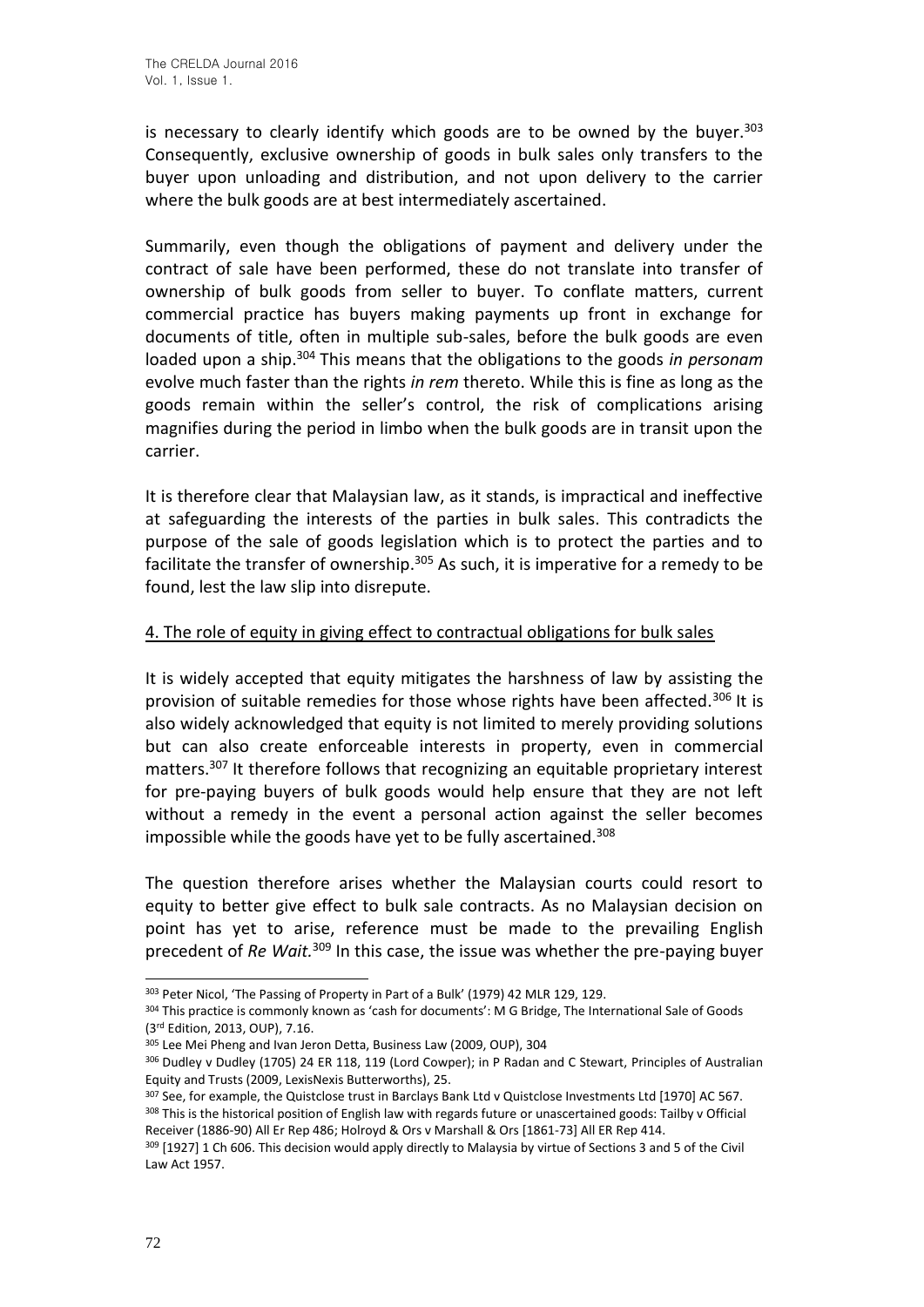was entitled to recover his share of bulk goods which were in transit and had yet to be fully ascertained when the seller became insolvent. While the buyer succeeded in the Divisional Court, the Court of Appeal disagreed and restored the decision of the County Court at first instance. Given that the judges in the Court of Appeal disagreed on the role of equity in sale of goods transactions, it becomes necessary to evaluate the reasons provided by Their Lordships on this matter.

In the first majority judgment, Lord Hanworth MR ruled that as the buyer's share of goods were not physically segregated from the bulk, the buyer did not have a right of ownership to the goods under which he could claim specific performance. <sup>310</sup> In doing so, His Lordship relied exclusively on specific appropriation as the basis for legal ownership, only upon which the equitable remedy of specific performance would arise.<sup>311</sup> While such a literal interpretation appears to be in conformity with the wordings of Sections 16 and 52 of the Sale of Goods Act 1893 (now 1979), $312$  it is submitted that His Lordship failed to appreciate that to do so would leave the buyer without an effective remedy. This is because whatever right the buyer had to the purchase price would only entitle him to a minimal remedy as an unsecured creditor, and the buyer would be more fairly compensated by being able to recover the goods which the seller had already delivered. Such a right would be recognized if the parties' mixing of labour with the goods were to give rise to an equitable proprietary interest.

Unfortunately, the second majority judgment of Atkin LJ stepped further away from this resolution. Not only did His Lordship exclude the possibility of specific performance for sales of unascertained bulk goods, $313$  Atkin LJ declared that the Sale of Goods Act 1893 thoroughly determined the rules governing commercial transactions and therefore excluded any conflicting equitable principles.<sup>314</sup> Once again, while His Lordship's preference for certainty is commendable, the implications of this approach are rather less so. The most notable consequence of Atkin LJ's reasoning is that the secured creditors in the seller's bankruptcy are unjustly enriched from the contributions of the pre-paying buyer who loses both the goods and the purchase price. Given that equitable proprietary interests are recognized in order to prevent such unjust enrichment, $315$  it follows that the judgment of Atkin LJ has unduly hobbled the protective and remedial capabilities of the law.

Atkin LJ's dismissal of equity, therefore, appears to be a glaring oversight on the intermediate role of equity in doing "*that which ought to be done*".<sup>316</sup> As the

<sup>310</sup> [1927] 1 Ch 606, 621

<sup>311</sup> Id., 622-623.

<sup>&</sup>lt;sup>312</sup> These sections of the English legislation are in pari materia with Sections 18 and 58 of the Sale of Goods Act 1957, the Malaysian legislation.

<sup>313</sup> [1927] 1 Ch 606, 633.

 $314$  Id., 635 – 636.

<sup>315</sup> Iwan Davies, 'Continuing Dilemmas with Passing of Property in Part of a Bulk' (1991) JBL 111, 129. 316Tailby v Official Receiver (1888) 13 App. Cas. 523, 546 (Lord Macnaghten).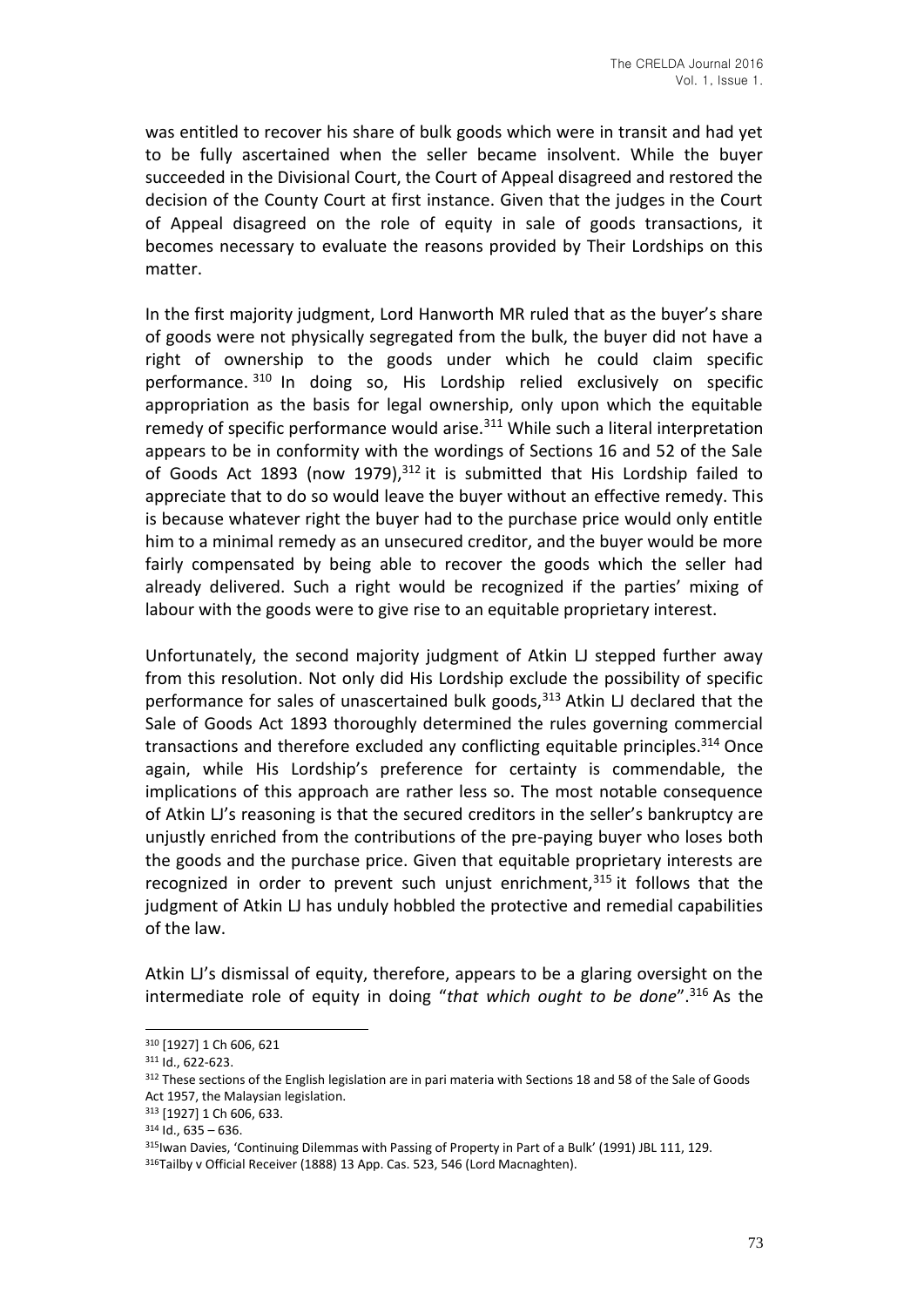actions to transfer property remain beyond the control of the contracting parties even though payment and delivery to the carrier have been made, Atkin LJ's deference to certainty instead creates more insecurity in the sale of bulk goods. Indeed, the current commercial practice where parties treat documents of title as representing ownership of bulk goods is more accurately reflected by the recognition of equitable proprietary interests in the bulk.<sup>317</sup>

Conversely, Sargant LJ's dissenting judgment in *Re Wait* gives greater prominence to the role of equity. According to His Lordship, the reason why pre-paying buyers ought to gain equitable interests in bulk goods is to prevent sellers from defrauding buyers by disposing more goods from the bulk than are required to satisfy the buyer's share.  $318$  By equating contracts of sale for bulk goods to specific legacies in wills, whereby a bequest is made before ascertainment is possible, $319$  Sargant LJ was of the opinion that the assistance of equity was required in order to give full effect to the contract.<sup>320</sup> Consequently, His Lordship's dissenting judgment better fulfills the parties' contractual expectations by making use of the flexibility and fairness of equity.

Perhaps the most telling part of Sargant LJ's dissenting judgment is His Lordship's observation that "*ordinary business is not conducted dishonestly*".<sup>321</sup> In making this statement, Sargant LJ recognized that the parties wished to honour their contractual obligations by paying for and delivering the goods, and noted that both the Official Receiver and the bank as the seller's creditor had acted honestly in reserving enough goods to meet the buyer's claim and opening a separate account for the buyer, respectively.<sup>322</sup> In the absence of such noble intentions, it has been proposed that a trust of the buyer's share in the bulk goods be recognized, given that maxim that equity regards as done what ought to be done.<sup>323</sup> By delivering the bulk goods to the carrier in return for payment, the seller therefore allows the buyer to become a co-owner of the bulk in equity. It therefore follows that recognizing such equitable interests would better fulfill the parties' contractual expectations beyond the rigid framework of the common law.

### 5. Would Malaysian courts be willing to adopt equity as a solution?

Given the compelling reasons for adopting Sargant LJ's dissenting judgment in *Re Wait*, the final question to be answered is whether Malaysian courts would be willing to exercise their discretion to do so. While Malaysian courts have traditionally deferred to English principles – thereby giving precedence to the

<sup>&</sup>lt;sup>317</sup> Law Commission and Scottish Law Commission, Sale of Goods Forming Part of a Bulk (Law Com No. 215, Scots Law Com. No. 145), 3.4

<sup>318</sup> [1927] 1 Ch 606, 645 – 646.

<sup>319</sup> Id., 651.

<sup>320</sup> Id., 647.

<sup>321</sup> Id., 656.

<sup>322</sup> Ibid.

<sup>323</sup> Sarah Worthington, 'Sorting out ownership interests in a bulk: gifts, sales and trusts' (1999) JBL 1, 11.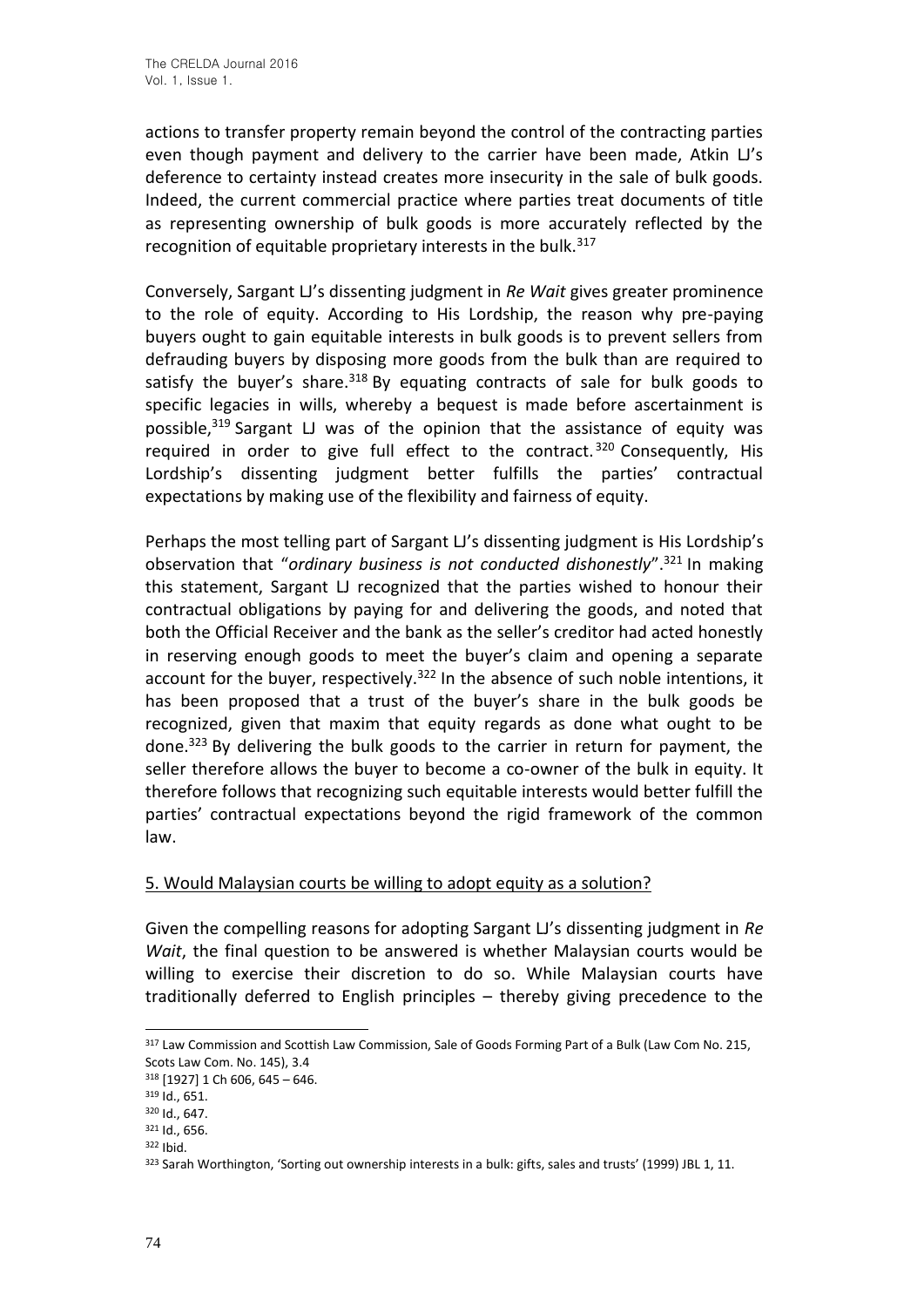majority decision in *Re Wait* – that trend has changed somewhat over the past few decades. In 1989, two of Malaysia's most senior judges called for Malaysia to forge its own common law in line with local values instead of depending on English cases.<sup>324</sup> The rationale behind this was that English law was seen as obsolete and detracted from national identity. Indeed, it has been suggested that as the legal reasoning behind the common law has developed throughout a long history of dealing with human affairs, Malaysian common law should take logical next step of evolving in accordance with local situations.<sup>325</sup> As such, Malaysian courts have free reign to develop their own precedents in line with local conditions independently of the English authorities.

An example of how Malaysian common law can evolve independently of English jurisprudence can be seen in *Saad Marwi v Chan Hwan Hwa & Anor*. <sup>326</sup> This case is particularly notable for the Court of Appeal's recognition of unconscionable bargains as a species of equitable fraud, even though it fell short of the proof of undue influence required under Section 16 of the Contracts Act 1950.<sup>327</sup> In ordering that a contract for the sale of land procured by unfair advantage and inequality of bargaining power be vitiated, Gopal Sri Ram JCA pointed out that Malaysian courts are free to adapt rules of common law and equity to suit local conditions and "*are not to treat ourselves as being bound hand and foot by English cases*." <sup>328</sup> As His Lordship considered that the English doctrine of unconscionable bargains was too narrow and catered to the needs of a society quite different from Malaysia's, His Lordship preferred the wider and more flexible interpretation of the doctrine in Canada which was better geared towards doing practical justice in the circumstances.<sup>329</sup> This goes to show that, even in commercial matters, Malaysian courts are merely guided and not bound by English decisions – a particularly important consideration for the inclusion of equity in the sale of bulk goods.

Equitable assignments have also been recognized in the Federal Court case of *Public Finance Bhd v Scotch Leasing Sdn Bhd (In Receivership) (Pewira Habib Bank, Intervener)*. <sup>330</sup> The issue in this case was whether the prior contractual assignment of book debts by the assignee leasing company to the assignor finance company was valid even though no notice had been provided to the debtor debenture holder. In holding that there was a valid equitable assignment, Peh Swee Chin FCJ recognized that equity would allow such assignments to prevail even though the debtor was unaware and did not consent to such

<sup>324</sup> Tan Sri Abdul Hamid Omar, The Star, 2 March 1989; Tan Sri Hashim Yeop Abdullah, New Straits Times, 25 June 1989; in Wan Arfah Hamzah, A First Look at the Malaysian Legal System (2009, Oxford Fajar), 139 <sup>325</sup> Wan Arfah Hamzah, A First Look at the Malaysian Legal System (2009, Oxford Fajar), 141-142

<sup>326</sup> [2001] 3 CLJ 98.

<sup>327</sup> The appellant had conceded that the learned judge at first instance was entitled to reject the defence of undue influence: [2001] 3 CLJ 98, at 104d.

<sup>328</sup> [2001] 3 CLJ 98, at 115a.

<sup>329</sup> Id., at 115f – 116a.

<sup>330</sup> [1996] 3 MLJ 369.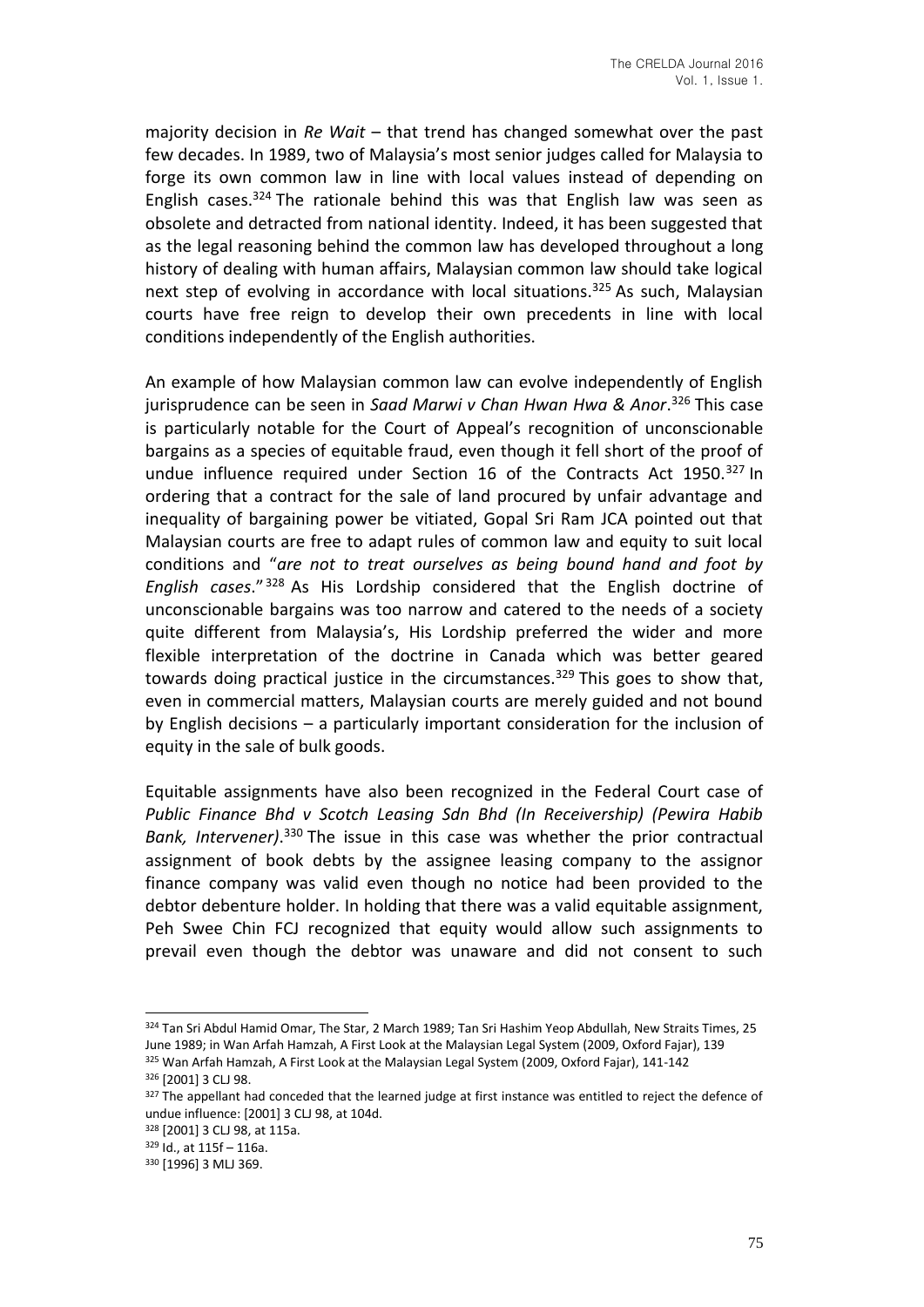assignments.<sup>331</sup> As a result, the assignor's contractual rights to the debts were recognized as creating equitable interests in the assignee's property, which were then excluded from the debenture holder's claims. This shows that Malaysian courts would be willing to recognize equitable proprietary interests where legal ownership rights fall short – precisely the position of a pre-paying buyer of an undivided share of bulk goods which have been delivered to a carrier. Consequently, it is submitted that Malaysian conditions are more accurately mirrored by the dissenting judgment of Sargant LJ in *Re Wait* which ought to be adopted by the Malaysian courts.

Further support for the permissive approach in Sargant LI's dissenting judgment may be found in other Commonwealth jurisprudence, particularly the New Zealand High Court decision in *Swindle v Matakana Estates Ltd (in liquidation).*<sup>332</sup> This case again involved the question of ownership for a pre-paying buyer of unbottled wine stored in bulk vats and barrels during the seller's liquidation. In holding that the pre-paying buyer acquired a security interest in the wine despite it having been blended with wine belonging to the company in liquidation, Kós J emphasized that even though Section 18 of the Sale of Goods Act 1908 prevailed over the parties' contractual intentions to transfer property in the wine, this merely prevented the pre-paying buyer from acquiring absolute ownership and did not prevent him from becoming a co-owner of the mixed bulk stock.<sup>333</sup> This shows that a more liberal interpretation to Section 18 which allows equitable coownership of bulk goods would better promote fair and honest business relationships. Indeed, the New Zealand High Court's interpretation in *Swindle v Matakana Estates* allowed the pre-paying buyer to succeed in their action for conversion against the liquidators!<sup>334</sup>

The ultimate question, nonetheless, is whether the strong reasons for recognizing equitable co-ownership of bulk goods would expressly be recognized by the Malaysian courts. Reference must therefore be made to the most pertinent Malaysian decision which deals with the interpretation of Section 18 of the Sale of Goods Act 1957: *Pemunya Kargo atas Kapal 'Istana VI' v Pemilik Kapal atau Vesel 'Filma Satu' dari Pelabuhan Jakarta Indonesia and other actions.*<sup>335</sup> One of the questions to be answered by the High Court in this case was whether property had passed in a cargo of palm oil which had been purchased via three separate contracts. The total share of palm oil for all three contracts had been stored in a separate compartment on the ship when an alleged act of conversion took place – one of the main bases for the suit.

<sup>331</sup> Id., at 381A – 382A.

<sup>332 [2012] 1</sup> NZLR 806. Contrast the literal approach taken by the Indian Supreme Court in P.S.N.S. Ambalavana Chettiar & Company Ltd and another v Express Newspapers Ltd Bombay (1968) 2 MLJ 34 which did not recognize any co-ownership in bulk goods.

<sup>333</sup> [2012] 1 NZLR 806, at 829.

<sup>334</sup> Id., at 835.

<sup>335</sup> [2011] 7 MLJ 145.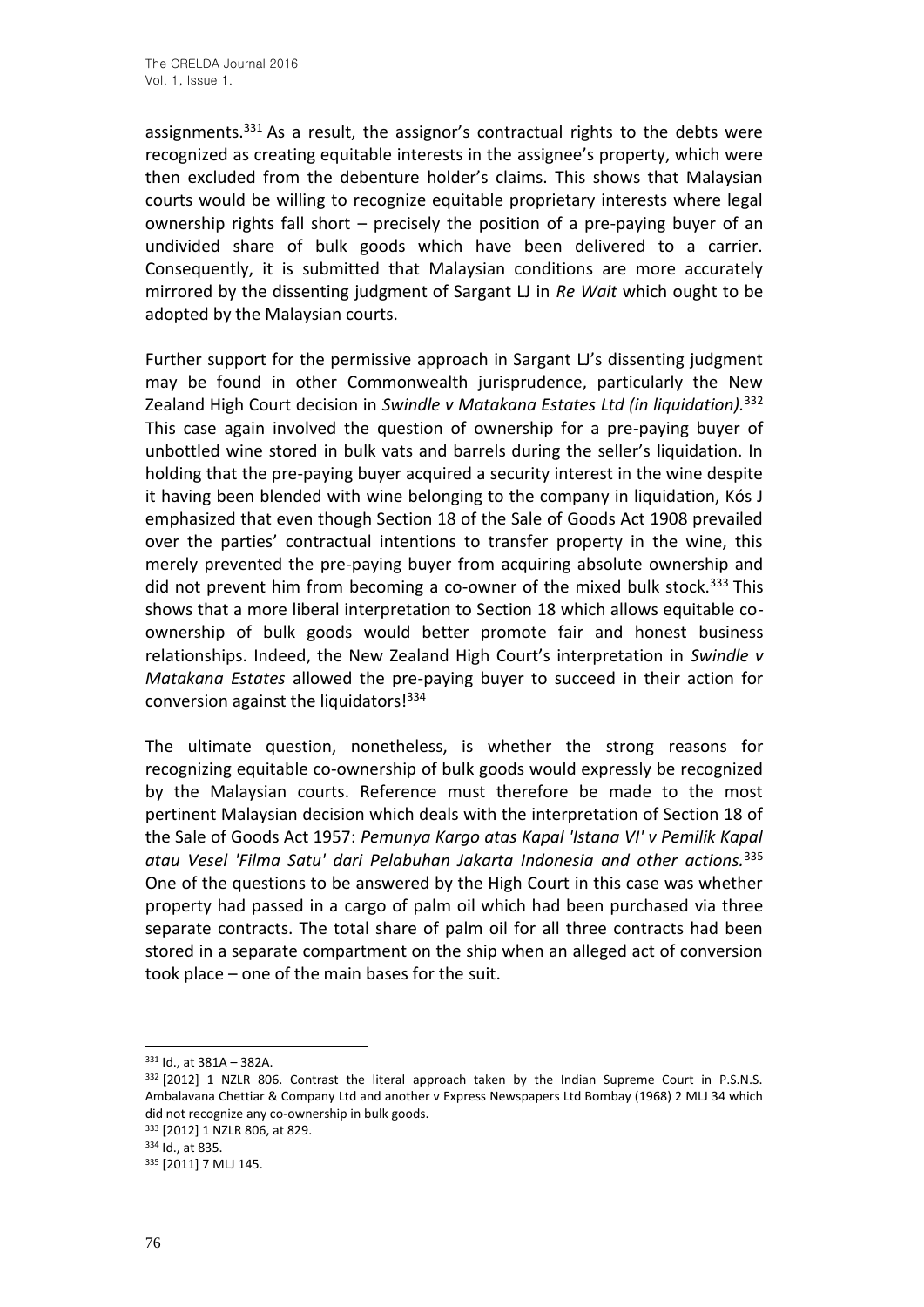In deciding this question in the affirmative, Nallini Pathmanathan J began with the trite principle in *The Aliakmon*<sup>336</sup> that only an owner can sue in tort for conversion; it is insufficient to have a contractual right to do so. Her Ladyship then considered Section 18 of the Sale of Goods Act 1957 and noted that ascertainment and appropriation is required for property to pass. Based on the facts, the learned High Court judge reasoned that the cargo was ascertained as it was stored separately, and that such cargo was appropriated to the contract by its delivery to the carrier by the seller.  $337$ 

At this point, it is apparent that the learned High Court judge has taken a very literal and direct approach to the application of English precedent and Malaysian statutes. This suggests that Malaysian courts are likely to give deference to established common law rules over equitable principles which are merely persuasive. There may also be less room to adduce case law from other commonwealth jurisdictions which may support a broader approach than the English position. That said, this case involved clear facts which demanded a straightforward and simple approach without the need to resort to equity, as there was no lacuna to be addressed here. There was also little need for Her Ladyship to ponder on hypothetical situations involving intermingled goods as it was not directly in issue.

It is nonetheless submitted that the Malaysian courts may be persuaded to take a more practical approach to the question of passing of property. This can be seen from Nallini Pathmanathan J's subsequent actions in addressing the issue of appropriation. The learned High Court judge determined that the lack of physical segregation of the goods between the three bills of lading did not prevent property from passing to the buyer. In doing so, Her Ladyship applied the English decision of *The Elafi*<sup>338</sup> on ascertainment by exhaustion and reasoned that as the price and purchaser for all three bills of lading are the same and the cargo is homogenous throughout these three contracts, there is no practical reason to allocate the bulk between contracts and therefore the plaintiff's goods have been appropriated.<sup>339</sup>

The learned High Court judge's reasoning suggests that a more equitable approach could be adopted by Malaysian courts when interpreting the rules governing the passing of property. It would have been patently unfair to split hairs as to which contract the goods are ascertained to. This would pave the way to recognizing equitable proprietary interests in bulk goods, given equity's role in preventing fraud and promoting honest transactions between parties. Whether this would extend to creating a trust of a buyer's share in a specific bulk which has yet to be fully segregated, however, is not addressed in this case and has yet to be explicitly determined.

<sup>336</sup> Leigh & Sullivan Ltd v Aliakmon Shipping Co Ltd, The Aliakmon [1986] 2 All ER 145

<sup>337</sup> [2011] 7 MLJ 145, at 168

<sup>338</sup> Karlshamns Olje Fabriker v Eastport Navigation Corporation, The Elafi [1981] 2 Lloyds LR 679

<sup>339</sup> [2011] 7 MLJ 145, at 170-171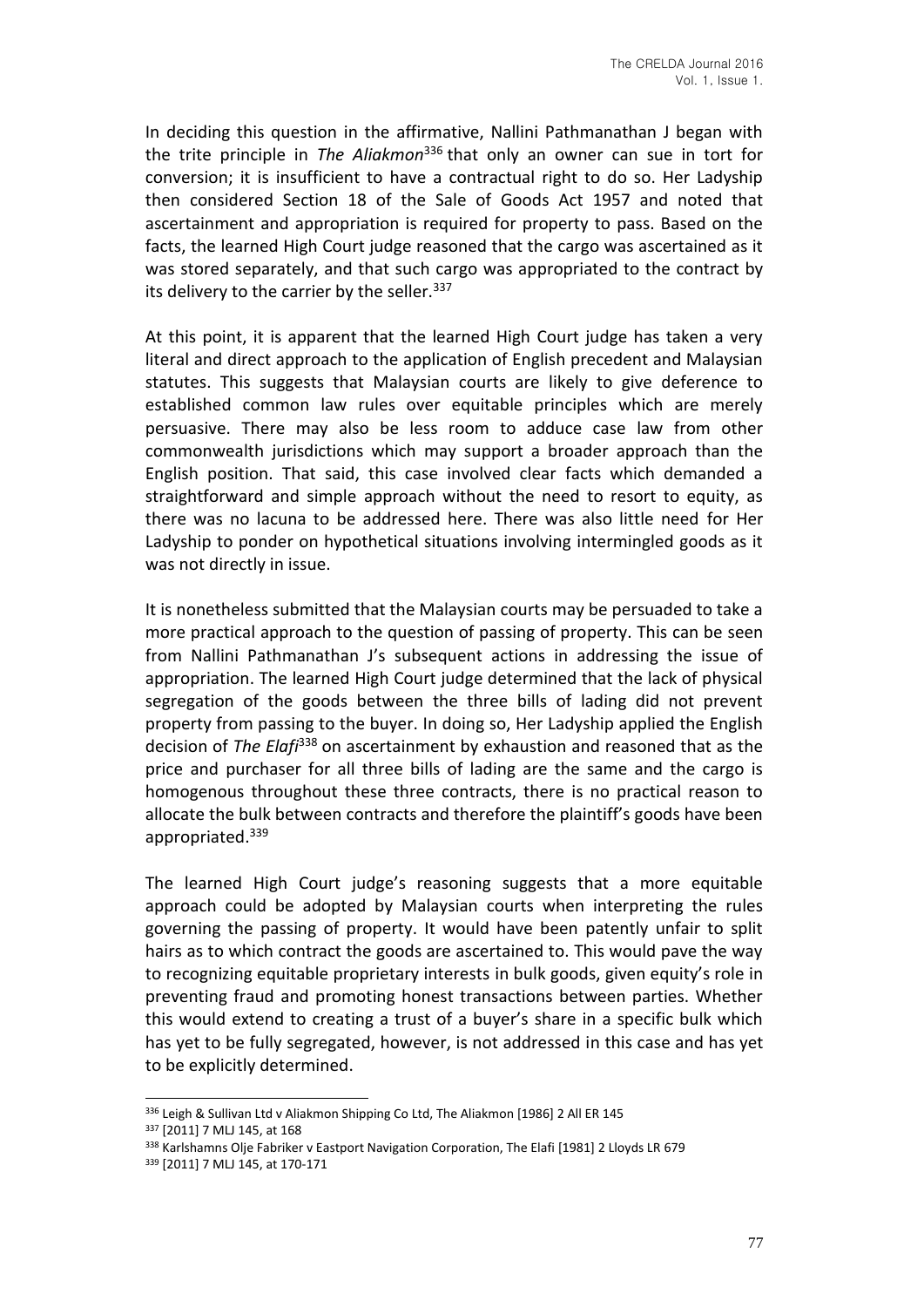To sum up, while Malaysian and New Zealand authorities favour the adoption of Sargant LJ's permissive interpretation to Section 18, the case of *Pemunya Kargo atas Kapal 'Istana VI'* suggests that the Malaysian courts would *prima facie* prefer a literal interpretation of the statutory rules and would directly apply more settled English authorities. This would not bode well for traders as the restrictive views of *Re Wait* could still prevail. That said, this case nevertheless keeps the door open for the recognition of equitable co-ownership in bulk goods and could suggest a more practical approach to fulfilling the parties' expectations. How exactly this will be developed, though, remains to be seen.

## 6. Conclusion

"*Equity remains also, the saving supplement and complement of the Common Law…prevailing over the Common Law in cases of conflict but ensuring, by its persistence and by the very fact of its prevailing, the survival of the Common Law and the enduring influence of English jurisprudence as a whole in the history of civilization.*" 340

In performing their obligations under a contract of sale, the parties expect that once the buyer has paid the purchase price, ownership of the goods will be transferred by virtue of the seller's delivery. In sales of bulk goods, however, the passing of property lies beyond the parties' control due to the requirement of physical ascertainment in Section 18 of the Sale of Goods Act 1957. To make matters worse, the prevailing interpretation of the law is impractical and anomalous as it leaves the pre-paying buyer without a secured interest in bulk goods which have been delivered by the seller. This uncertain position risks not only the security of the transaction but also the confidence of commercial players in the ability of the law to facilitate the same, with potentially severe consequences on trade-dependent countries like Malaysia.

In the absence of other methods of intervention, the question arises whether Malaysian courts would be willing to recognize equitable co-ownership for prepaying buyers of delivered bulk goods in order to ensure the fair and effective execution of contractual obligations. That they are able to do so is not in question: there are strongly persuasive authorities from both local and Commonwealth jurisdictions which permit equity to intervene in commercial matters where the common law falls short. Whether Malaysian courts will actually exercise this discretion instead of falling back on restrictive precedents, though, has yet to be properly tested and remains to be determined. It is nonetheless hoped that Malaysian courts will be cognizant of the wider importance of fairness and honesty in commercial transactions in interpreting and applying relevant precedent instead of blindly following the letter of the law.

<sup>&</sup>lt;sup>340</sup> Frank Kitto, 'Foreword to the First Edition' in R Meagher, J Heydon and M Leeming, Meagher, Gummow and Lehane's Equity: Doctrines and Remedies (4th edn, 2002, LexisNexis Butterworths); in P Radan and C Stewart, Principles of Australian Equity and Trusts (2009, LexisNexis Butterworths), 25.